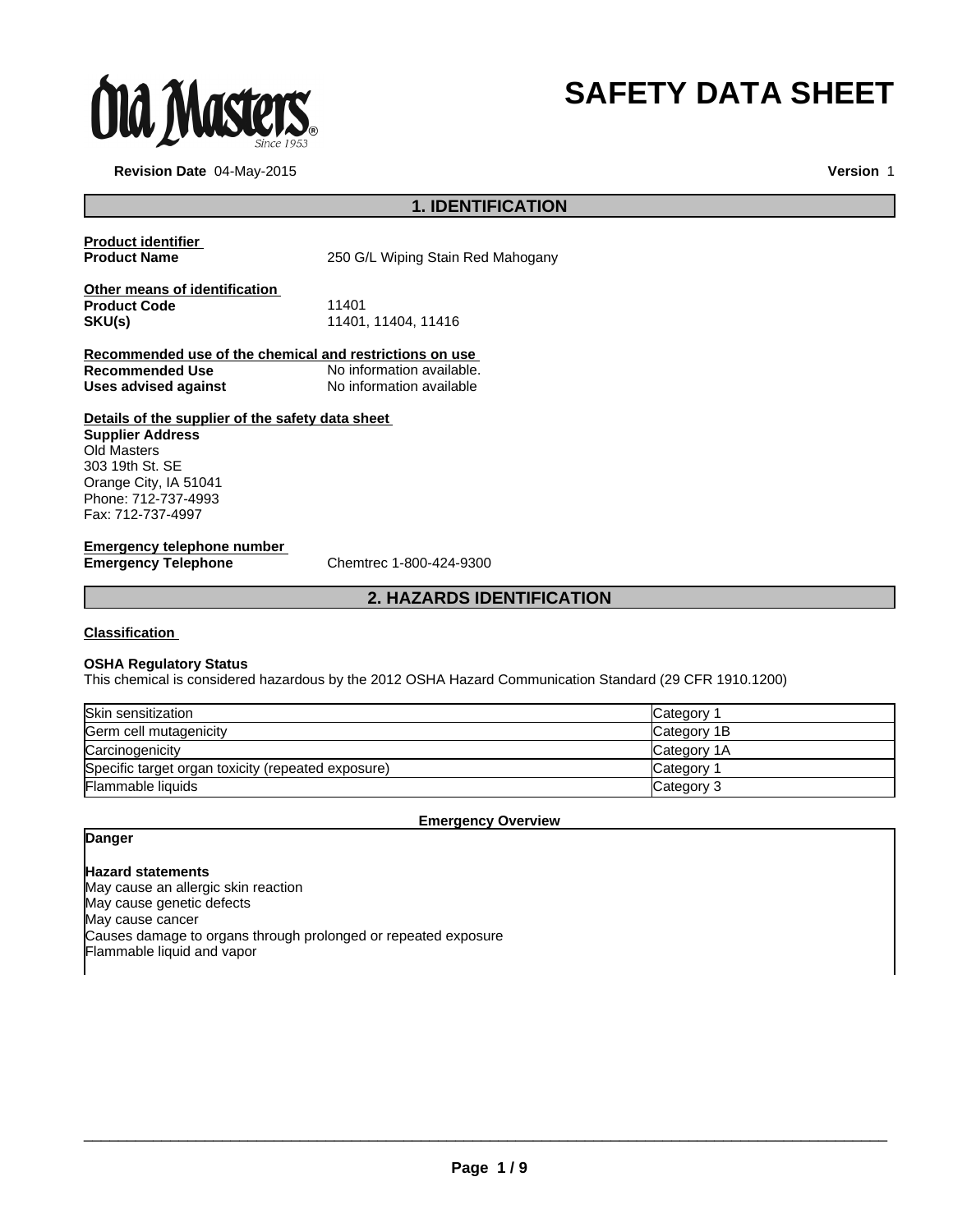

 $\overline{\phantom{a}}$  ,  $\overline{\phantom{a}}$  ,  $\overline{\phantom{a}}$  ,  $\overline{\phantom{a}}$  ,  $\overline{\phantom{a}}$  ,  $\overline{\phantom{a}}$  ,  $\overline{\phantom{a}}$  ,  $\overline{\phantom{a}}$  ,  $\overline{\phantom{a}}$  ,  $\overline{\phantom{a}}$  ,  $\overline{\phantom{a}}$  ,  $\overline{\phantom{a}}$  ,  $\overline{\phantom{a}}$  ,  $\overline{\phantom{a}}$  ,  $\overline{\phantom{a}}$  ,  $\overline{\phantom{a}}$ 

# **Precautionary Statements - Prevention**

Obtain special instructions before use Do not handle until all safety precautions have been read and understood Use personal protective equipment as required Contaminated work clothing should not be allowed out of the workplace Wear protective gloves Do not breathe dust/fume/gas/mist/vapors/spray Wash face, hands and any exposed skin thoroughly after handling Do not eat, drink or smoke when using this product Keep away from heat/sparks/open flames/hot surfaces. - No smoking Keep container tightly closed Ground/bond container and receiving equipment Use only non-sparking tools Take precautionary measures against static discharge Use explosion-proof electrical/ ventilating/ lighting/ equipment

#### **Precautionary Statements - Response**

IF exposed or concerned: Get medical advice/attention If skin irritation or rash occurs: Get medical advice/attention Wash contaminated clothing before reuse IF ON SKIN (or hair): Remove/Take off immediately all contaminated clothing. Rinse skin with water/shower In case of fire: Use CO2, dry chemical, or foam for extinction

# **Precautionary Statements - Storage**

Store locked up Store in a well-ventilated place. Keep cool

#### **Precautionary Statements - Disposal**

Dispose of contents/container to an approved waste disposal plant

#### **Hazards not otherwise classified (HNOC)**

**Other Information**<br>Unknown acute toxicity

6.81% of the mixture consists of ingredient(s) of unknown toxicity

# **3. COMPOSITION/INFORMATION ON INGREDIENTS**

| <b>Chemical Name</b>         | CAS No.    | Weight-%  | <b>Trade Secret</b> |
|------------------------------|------------|-----------|---------------------|
| Linseed Oil                  | 8001-26-1  | $30 - 60$ |                     |
| <b>Crystalline Silica</b>    | 14808-60-7 | $5 - 10$  |                     |
| Stoddard Solvent             | 8052-41-3  | - 5       |                     |
| Carbon Black                 | 1333-86-4  | $0.1 - 1$ |                     |
| Methyl Ethyl Ketoxime        | 96-29-7    | $0.1 - 1$ |                     |
| Neo C9-13 Acid, Cobalt Salts | 68955-83-9 | $0.1 - ?$ |                     |
| Cobalt neodecanoate          | 27253-31-2 | $0.1 -$   |                     |

\*The exact percentage (concentration) of composition has been withheld as a trade secret.

# **4. FIRST AID MEASURES**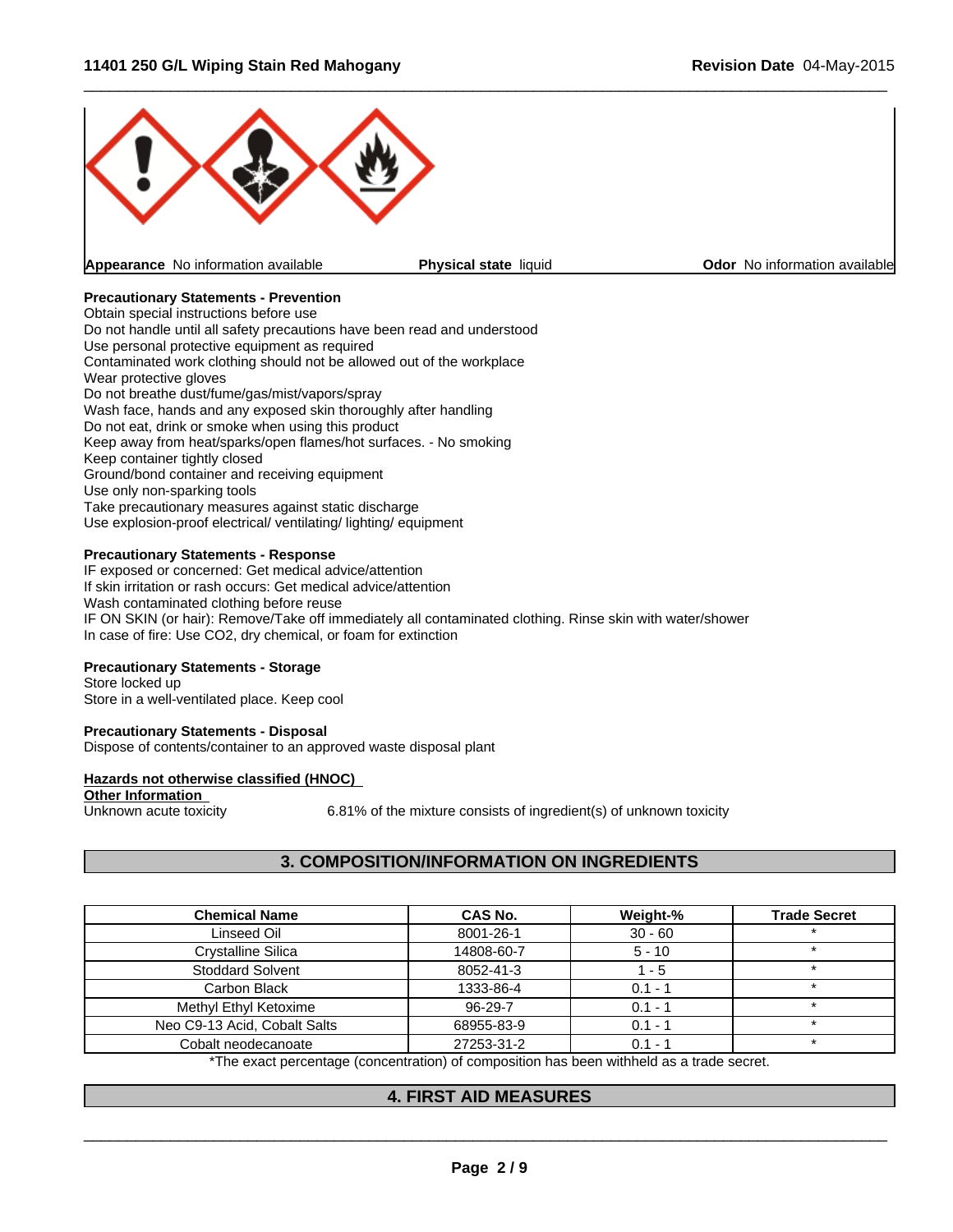#### **Description of first aid measures**

| <b>General advice</b>                                                      | Immediate medical attention is required. In case of accident or unwellness, seek medical<br>advice immediately (show directions for use or safety data sheet if possible). |  |  |
|----------------------------------------------------------------------------|----------------------------------------------------------------------------------------------------------------------------------------------------------------------------|--|--|
| Eye contact                                                                | Rinse thoroughly with plenty of water for at least 15 minutes, lifting lower and upper eyelids.<br>Consult a physician.                                                    |  |  |
| <b>Skin Contact</b>                                                        | Wash off immediately with plenty of water.                                                                                                                                 |  |  |
| <b>Inhalation</b>                                                          | Remove to fresh air.                                                                                                                                                       |  |  |
| Ingestion                                                                  | Clean mouth with water and drink afterwards plenty of water.                                                                                                               |  |  |
| Self-protection of the first aider                                         | Remove all sources of ignition.                                                                                                                                            |  |  |
| Most important symptoms and effects, both acute and delayed                |                                                                                                                                                                            |  |  |
| <b>Symptoms</b>                                                            | No information available.                                                                                                                                                  |  |  |
| Indication of any immediate medical attention and special treatment needed |                                                                                                                                                                            |  |  |
| Note to physicians                                                         | Treat symptomatically.                                                                                                                                                     |  |  |

 $\overline{\phantom{a}}$  ,  $\overline{\phantom{a}}$  ,  $\overline{\phantom{a}}$  ,  $\overline{\phantom{a}}$  ,  $\overline{\phantom{a}}$  ,  $\overline{\phantom{a}}$  ,  $\overline{\phantom{a}}$  ,  $\overline{\phantom{a}}$  ,  $\overline{\phantom{a}}$  ,  $\overline{\phantom{a}}$  ,  $\overline{\phantom{a}}$  ,  $\overline{\phantom{a}}$  ,  $\overline{\phantom{a}}$  ,  $\overline{\phantom{a}}$  ,  $\overline{\phantom{a}}$  ,  $\overline{\phantom{a}}$ 

# **Suitable extinguishing media**

Use extinguishing measures that are appropriate to local circumstances and the surrounding environment.

**Unsuitable extinguishing media** CAUTION: Use of water spray when fighting fire may be inefficient.

# **Specific hazards arising from the chemical**

Flammable. WARNING: Spontaneous combustion (fire) may result from materials such as rags, steel wool, paper, clothing, and other waste soaked in linseed oil. Place in a sealed, water filled, metal container to prevent this.

**5. FIRE-FIGHTING MEASURES**

**Explosion data Sensitivity to Mechanical Impact** None. **Sensitivity to Static Discharge** None.

#### **Protective equipment and precautions for firefighters**

As in any fire, wear self-contained breathing apparatus pressure-demand, MSHA/NIOSH (approved or equivalent) and full protective gear.

#### **6. ACCIDENTAL RELEASE MEASURES**

#### **Personal precautions, protective equipment and emergency procedures**

**Personal precautions** Remove all sources of ignition. Evacuate personnel to safe areas. Ensure adequate ventilation, especially in confined areas. Use personal protective equipment as required. **Environmental precautions Environmental precautions** Prevent further leakage or spillage if safe to do so. Prevent product from entering drains. Do not flush into surface water or sanitary sewer system. See Section 12 for additional ecological information. **Methods and material for containment and cleaning up** 

**Methods for containment** Prevent further leakage or spillage if safe to do so.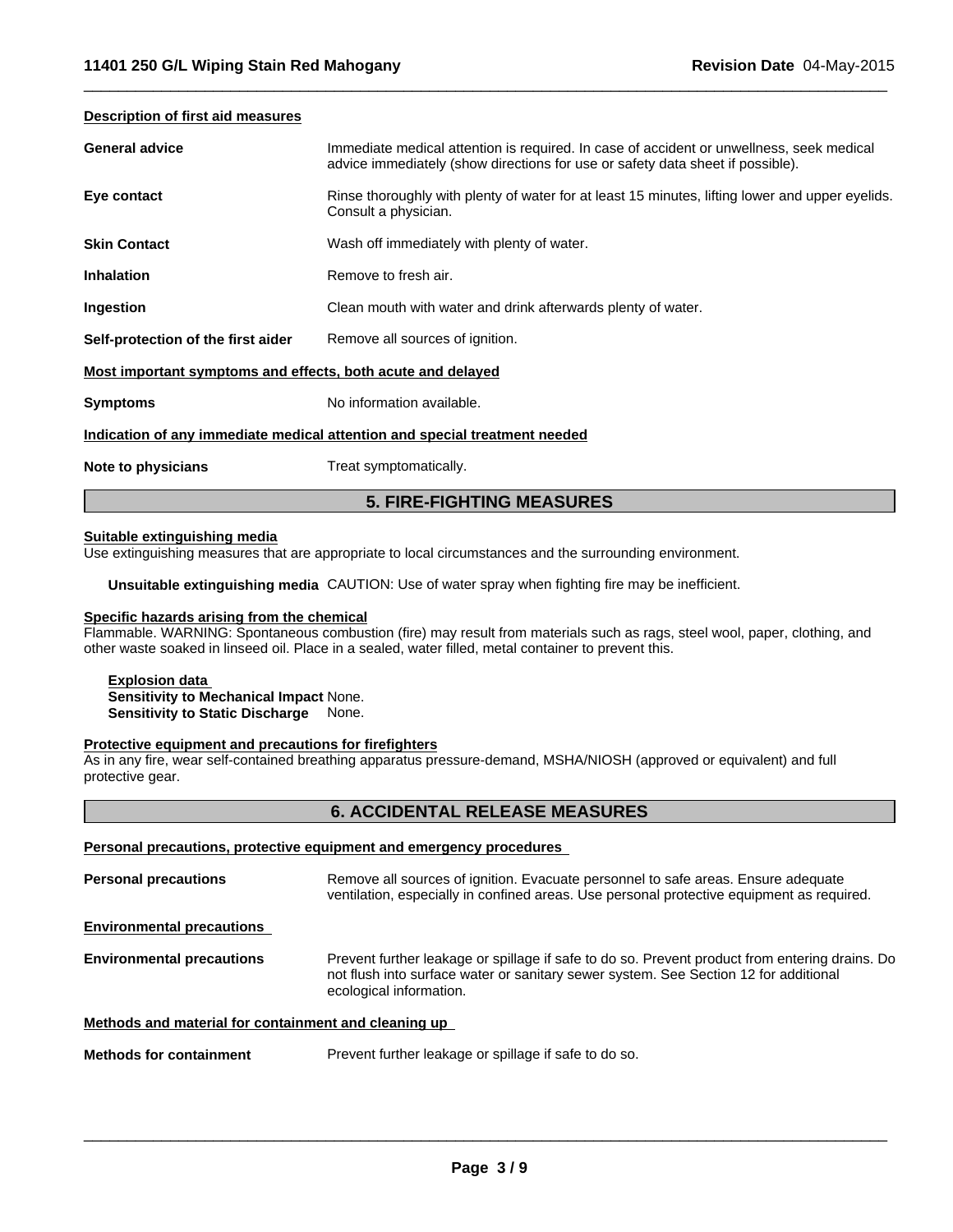| Methods for cleaning up                                      | Dam up. Soak up with inert absorbent material (e.g. sand, silica gel, acid binder, universal<br>binder, sawdust). Pick up and transfer to properly labeled containers. Soak up with inert<br>absorbent material.                                                                                                                                                                 |
|--------------------------------------------------------------|----------------------------------------------------------------------------------------------------------------------------------------------------------------------------------------------------------------------------------------------------------------------------------------------------------------------------------------------------------------------------------|
|                                                              | 7. HANDLING AND STORAGE                                                                                                                                                                                                                                                                                                                                                          |
| Precautions for safe handling                                |                                                                                                                                                                                                                                                                                                                                                                                  |
| Advice on safe handling                                      | Ensure adequate ventilation, especially in confined areas. Keep away from heat, sparks,<br>flame and other sources of ignition (i.e., pilot lights, electric motors and static electricity).<br>Take precautionary measures against static discharges. Use spark-proof tools and<br>explosion-proof equipment. All equipment used when handling the product must be<br>grounded. |
| Conditions for safe storage, including any incompatibilities |                                                                                                                                                                                                                                                                                                                                                                                  |
| <b>Storage Conditions</b>                                    | Keep tightly closed in a dry and cool place. Keep in properly labeled containers. Keep away<br>from heat, sparks, flame and other sources of ignition (i.e., pilot lights, electric motors and<br>static electricity).                                                                                                                                                           |
| Incompatible materials                                       | None known based on information supplied.                                                                                                                                                                                                                                                                                                                                        |
|                                                              | 8. EXPOSURE CONTROLS/PERSONAL PROTECTION                                                                                                                                                                                                                                                                                                                                         |

 $\overline{\phantom{a}}$  ,  $\overline{\phantom{a}}$  ,  $\overline{\phantom{a}}$  ,  $\overline{\phantom{a}}$  ,  $\overline{\phantom{a}}$  ,  $\overline{\phantom{a}}$  ,  $\overline{\phantom{a}}$  ,  $\overline{\phantom{a}}$  ,  $\overline{\phantom{a}}$  ,  $\overline{\phantom{a}}$  ,  $\overline{\phantom{a}}$  ,  $\overline{\phantom{a}}$  ,  $\overline{\phantom{a}}$  ,  $\overline{\phantom{a}}$  ,  $\overline{\phantom{a}}$  ,  $\overline{\phantom{a}}$ 

### **Control parameters**

# **Exposure Guidelines** .

| <b>Chemical Name</b>    | <b>ACGIH TLV</b>                           | <b>OSHA PEL</b>                            | <b>NIOSH IDLH</b>                           |
|-------------------------|--------------------------------------------|--------------------------------------------|---------------------------------------------|
| Crystalline Silica      | TWA: 0.025 mg/m <sup>3</sup> respirable    | (vacated) TWA: $0.1 \text{ mg/m}^3$        | IDLH: 50 $mg/m3$ respirable dust            |
| 14808-60-7              | fraction                                   | respirable dust                            | TWA: 0.05 mg/m <sup>3</sup> respirable dust |
|                         |                                            | $(30)/(%SiO2 + 2)$ mg/m <sup>3</sup> TWA   |                                             |
|                         |                                            | total dust                                 |                                             |
|                         |                                            | $(250)/(%SiO2 + 5)$ mppcf TWA              |                                             |
|                         |                                            | respirable fraction                        |                                             |
|                         |                                            | : $(10)/(%SiO2 + 2)$ mg/m <sup>3</sup> TWA |                                             |
|                         |                                            | respirable fraction                        |                                             |
| <b>Stoddard Solvent</b> | <b>TWA: 100 ppm</b>                        | TWA: 500 ppm                               | IDLH: 20000 mg/m <sup>3</sup>               |
| 8052-41-3               |                                            | TWA: 2900 mg/m <sup>3</sup>                | Ceiling: $1800 \text{ mg/m}^3$ 15 min       |
|                         |                                            | (vacated) TWA: 100 ppm                     | TWA: 350 mg/m <sup>3</sup>                  |
|                         |                                            | (vacated) TWA: 525 mg/m $3$                |                                             |
| Carbon Black            | TWA: $3 \text{ mq/m}^3$ inhalable fraction | TWA: $3.5 \text{ mg/m}^3$                  | IDLH: 1750 mg/m <sup>3</sup>                |
| 1333-86-4               |                                            | (vacated) TWA: 3.5 mg/m <sup>3</sup>       | TWA: $3.5 \text{ mg/m}^3$                   |
|                         |                                            |                                            | TWA: 0.1 mg/m <sup>3</sup> Carbon black in  |
|                         |                                            |                                            | presence of Polycyclic aromatic             |
|                         |                                            |                                            | hydrocarbons PAH                            |

*NIOSH IDLH Immediately Dangerous to Life or Health*

**Other Information** Vacated limits revoked by the Court of Appeals decision in AFL-CIO v. OSHA, 965 F.2d 962 (11th Cir., 1992).

#### **Appropriate engineering controls**

**Engineering Controls** Showers Eyewash stations Ventilation systems.

#### **Individual protection measures, such as personal protective equipment**

| Eye/face protection             | No special technical protective measures are necessary. |
|---------------------------------|---------------------------------------------------------|
| <b>Skin and body protection</b> | No special technical protective measures are necessary. |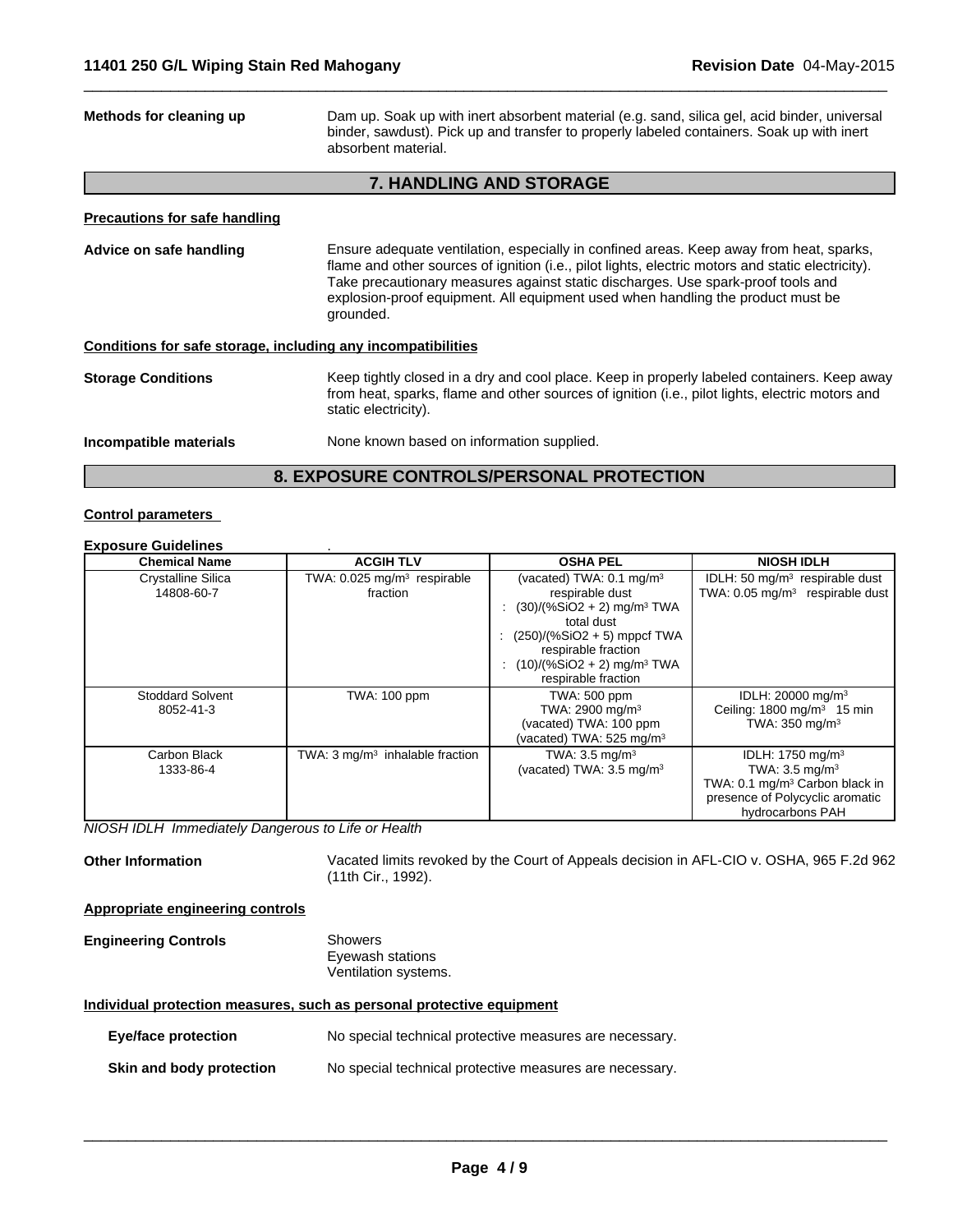**Explosive properties**<br> **Oxidizing properties**<br>
No information available

No information available

**No information available**<br>0.98

**No information available** 

**Solubility in other solvents** No information available

**Vapor pressure**<br> **Vapor density**<br> **Vapor density**<br> **Vapor density**<br> **No information available** 

**Evaporation rate** No information available

**Flammability (solid, gas)** No information available

**Upper flammability limit:** No information available<br> **Lower flammability limit:** No information available

**Partition coefficient** No information available

**Autoignition temperature** No information available<br> **Decomposition temperature** No information available

**Decomposition temperature** No information available<br> **Kinematic viscosity** No information available

**Softening point** No information available **Molecular weight** No information available **VOC Content (%)** No information available

**Bulk density**<br> **Percent solids by weight** 75.6%

**Density** 8.18 lbs/gal

**Percent solids by weight** 75.6%<br>**Percent volatile by weight** 24.4% **Percent volatile by weight** 24.4%<br>**Percent solids by volume** 69.6%

**Actual VOC (lbs/gal)** 2 Actual VOC (grams/liter) 239.6 **EPA VOC (Ibs/gal)** 2<br> **EPA VOC (grams/liter)** 239.6 **EPA VOC (grams/liter)** 239<br>**EPA VOC (Ib/gal solids)** 2.9

| <b>Respiratory protection</b>                         | If exposure limits are exceeded or irritation is experienced, NIOSH/MSHA approved<br>respiratory protection should be worn. Positive-pressure supplied air respirators may be<br>required for high airborne contaminant concentrations. Respiratory protection must be<br>provided in accordance with current local regulations. |                  |                          |
|-------------------------------------------------------|----------------------------------------------------------------------------------------------------------------------------------------------------------------------------------------------------------------------------------------------------------------------------------------------------------------------------------|------------------|--------------------------|
| <b>General Hygiene Considerations</b>                 | When using do not eat, drink or smoke. Regular cleaning of equipment, work area and<br>clothing is recommended.                                                                                                                                                                                                                  |                  |                          |
|                                                       | <b>9. PHYSICAL AND CHEMICAL PROPERTIES</b>                                                                                                                                                                                                                                                                                       |                  |                          |
| Information on basic physical and chemical properties |                                                                                                                                                                                                                                                                                                                                  |                  |                          |
| <b>Physical state</b>                                 | liquid                                                                                                                                                                                                                                                                                                                           |                  |                          |
| Appearance                                            | No information available                                                                                                                                                                                                                                                                                                         | Odor             | No information available |
| Color                                                 | No information available                                                                                                                                                                                                                                                                                                         | Odor threshold   | No information available |
| <b>Property</b>                                       | Values                                                                                                                                                                                                                                                                                                                           | Remarks • Method |                          |
| рH                                                    | No information available                                                                                                                                                                                                                                                                                                         |                  |                          |
| Melting point/freezing point                          | No information available                                                                                                                                                                                                                                                                                                         |                  |                          |
| Boiling point / boiling range                         | >= 117 °C / 243 °F                                                                                                                                                                                                                                                                                                               |                  |                          |
| <b>Flash point</b>                                    | 39 °C / 102 °F                                                                                                                                                                                                                                                                                                                   |                  |                          |

 $\overline{\phantom{a}}$  ,  $\overline{\phantom{a}}$  ,  $\overline{\phantom{a}}$  ,  $\overline{\phantom{a}}$  ,  $\overline{\phantom{a}}$  ,  $\overline{\phantom{a}}$  ,  $\overline{\phantom{a}}$  ,  $\overline{\phantom{a}}$  ,  $\overline{\phantom{a}}$  ,  $\overline{\phantom{a}}$  ,  $\overline{\phantom{a}}$  ,  $\overline{\phantom{a}}$  ,  $\overline{\phantom{a}}$  ,  $\overline{\phantom{a}}$  ,  $\overline{\phantom{a}}$  ,  $\overline{\phantom{a}}$ 

# **10. STABILITY AND REACTIVITY**

# **Reactivity**

No data available

**Oxidizing properties** 

**Kinematic viscosity**<br>Dynamic viscosity

**Specific Gravity<br>Water solubility** 

**Flammability Limit in Air**

**Lower flammability limit:**<br>Vapor pressure

**Percent solids by volume** 

**EPA VOC (lb/gal solids)** 2.9

**Other Information**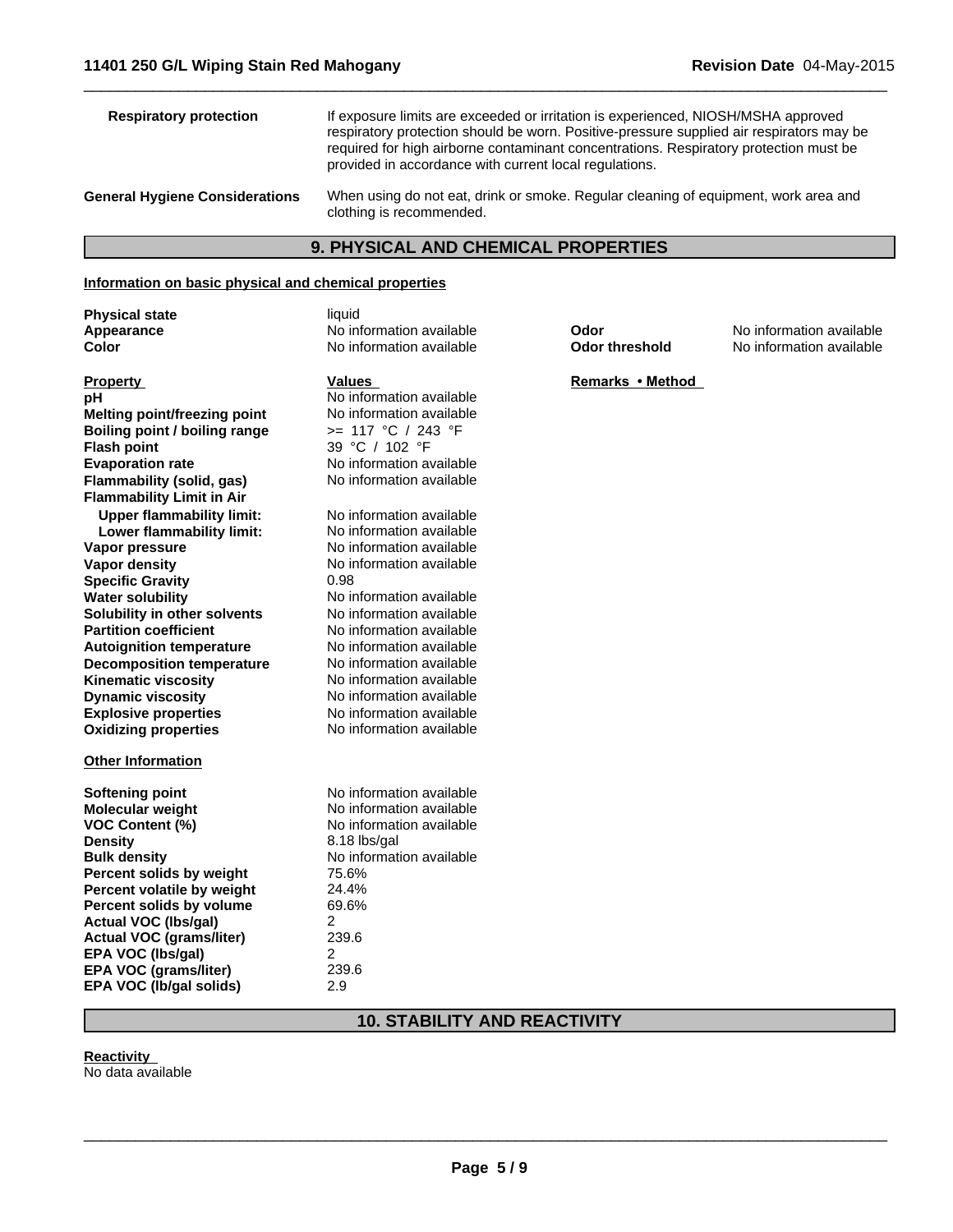#### **Chemical stability**

Stable under recommended storage conditions.

#### **Possibility of Hazardous Reactions**

None under normal processing.

#### **Conditions to avoid**

Heat, flames and sparks.

#### **Incompatible materials**

None known based on information supplied.

#### **Hazardous Decomposition Products**

None known based on information supplied.

# **11. TOXICOLOGICAL INFORMATION**

 $\overline{\phantom{a}}$  ,  $\overline{\phantom{a}}$  ,  $\overline{\phantom{a}}$  ,  $\overline{\phantom{a}}$  ,  $\overline{\phantom{a}}$  ,  $\overline{\phantom{a}}$  ,  $\overline{\phantom{a}}$  ,  $\overline{\phantom{a}}$  ,  $\overline{\phantom{a}}$  ,  $\overline{\phantom{a}}$  ,  $\overline{\phantom{a}}$  ,  $\overline{\phantom{a}}$  ,  $\overline{\phantom{a}}$  ,  $\overline{\phantom{a}}$  ,  $\overline{\phantom{a}}$  ,  $\overline{\phantom{a}}$ 

### **Information on likely routes of exposure**

| <b>Product Information</b> | No data available  |  |
|----------------------------|--------------------|--|
| <b>Inhalation</b>          | No data available. |  |
| Eye contact                | No data available. |  |
| <b>Skin Contact</b>        | No data available. |  |
| Ingestion                  | No data available. |  |

| <b>Chemical Name</b>               | Oral LD50           | <b>Dermal LD50</b>     | <b>Inhalation LC50</b> |
|------------------------------------|---------------------|------------------------|------------------------|
| Crystalline Silica<br>  14808-60-7 | $=$ 500 mg/kg (Rat) |                        |                        |
| <b>Carbon Black</b><br>  1333-86-4 | > 15400 mg/kg (Rat) | >3 g/kg (Rabbit)       |                        |
| Methyl Ethyl Ketoxime<br>  96-29-7 | $= 930$ mg/kg (Rat) | $= 0.2$ mg/kg (Rabbit) | $= 20$ mg/L (Rat) 4 h  |

#### **Information on toxicological effects**

**Symptoms** No information available.

# **Delayed and immediate effects as well as chronic effects from short and long-term exposure**

| <b>Sensitization</b><br>Germ cell mutagenicity<br>Carcinogenicity | No information available.<br>No information available.<br>No information available. |             |            |             |
|-------------------------------------------------------------------|-------------------------------------------------------------------------------------|-------------|------------|-------------|
| <b>Chemical Name</b>                                              | <b>ACGIH</b>                                                                        | <b>IARC</b> | <b>NTP</b> | <b>OSHA</b> |
| Crystalline Silica<br>  14808-60-7                                | A <sub>2</sub>                                                                      | Group 1     | Known      |             |
| Carbon Black<br>  1333-86-4                                       | A <sub>3</sub>                                                                      | Group 2B    |            |             |
| Neo C9-13 Acid, Cobalt<br><b>Salts</b><br>68955-83-9              |                                                                                     | Group 2B    |            |             |
| Cobalt neodecanoate<br>27253-31-2                                 |                                                                                     | Group 2B    |            |             |
| ACGIH (American Conference of Governmental Industrial Hygienists) |                                                                                     |             |            |             |

*A2 - Suspected Human Carcinogen*

*A3 - Animal Carcinogen*

*IARC (International Agency for Research on Cancer)*

*Group 1 - Carcinogenic to Humans*

*Group 2B - Possibly Carcinogenic to Humans*

*Group 3 - Not classifiable as a human carcinogen*

*NTP (National Toxicology Program)*

*Known - Known Carcinogen* \_\_\_\_\_\_\_\_\_\_\_\_\_\_\_\_\_\_\_\_\_\_\_\_\_\_\_\_\_\_\_\_\_\_\_\_\_\_\_\_\_\_\_\_\_\_\_\_\_\_\_\_\_\_\_\_\_\_\_\_\_\_\_\_\_\_\_\_\_\_\_\_\_\_\_\_\_\_\_\_\_\_\_\_\_\_\_\_\_\_\_\_\_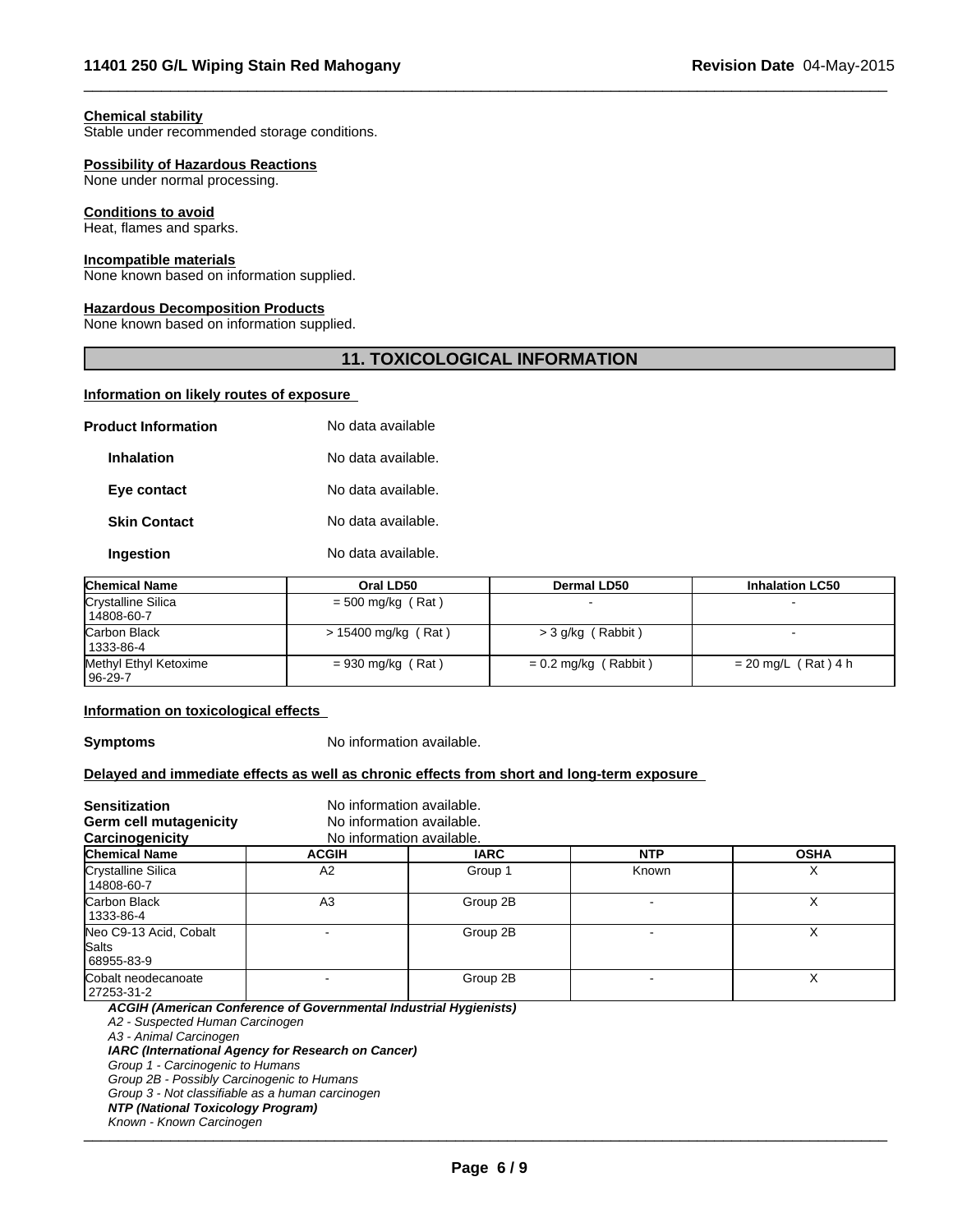*OSHA (Occupational Safety and Health Administration of the US Department of Labor) X - Present*

| <b>Reproductive toxicity</b>    | No information available.                                              |
|---------------------------------|------------------------------------------------------------------------|
| <b>STOT - single exposure</b>   | No information available.                                              |
| <b>STOT - repeated exposure</b> | No information available.                                              |
| <b>Target Organ Effects</b>     | Central nervous system, Eyes, kidney, lungs, Respiratory system, Skin. |
| <b>Aspiration hazard</b>        | No information available.                                              |

#### **Numerical measures of toxicity - Product Information**

**The following values are calculated based on chapter 3.1 of the GHS document** mg/kg

# **12. ECOLOGICAL INFORMATION**

 $\overline{\phantom{a}}$  ,  $\overline{\phantom{a}}$  ,  $\overline{\phantom{a}}$  ,  $\overline{\phantom{a}}$  ,  $\overline{\phantom{a}}$  ,  $\overline{\phantom{a}}$  ,  $\overline{\phantom{a}}$  ,  $\overline{\phantom{a}}$  ,  $\overline{\phantom{a}}$  ,  $\overline{\phantom{a}}$  ,  $\overline{\phantom{a}}$  ,  $\overline{\phantom{a}}$  ,  $\overline{\phantom{a}}$  ,  $\overline{\phantom{a}}$  ,  $\overline{\phantom{a}}$  ,  $\overline{\phantom{a}}$ 

#### **Ecotoxicity**

35.16% of the mixture consists of components(s) of unknown hazards to the aquatic environment

| <b>Chemical Name</b>             | Algae/aguatic plants                          | <b>Fish</b>                                                                                                                                                              | Crustacea                             |
|----------------------------------|-----------------------------------------------|--------------------------------------------------------------------------------------------------------------------------------------------------------------------------|---------------------------------------|
| Carbon Black<br>1333-86-4        |                                               |                                                                                                                                                                          | 5600: 24 h Daphnia magna mg/L<br>EC50 |
| Methyl Ethyl Ketoxime<br>96-29-7 | 83: 72 h Desmodesmus subspicatus<br>mg/L EC50 | 777 - 914: 96 h Pimephales<br>promelas mg/L LC50 flow-through  <br>760: 96 h Poecilia reticulata mg/L<br>LC50 static 320 - 1000: 96 h<br>Leuciscus idus mg/L LC50 static | 750: 48 h Daphnia magna mg/L<br>EC50  |

#### **Persistence and degradability**

No information available.

#### **Bioaccumulation**

No information available.

| <b>Chemical Name</b>       | <b>Partition coefficient</b> |
|----------------------------|------------------------------|
| I Ethvl Ketoxime<br>Methyl | 0.65                         |
| 96-29-7                    |                              |

**Other adverse effects** No information available

# **13. DISPOSAL CONSIDERATIONS**

#### **Waste treatment methods**

**Disposal of wastes** Disposal should be in accordance with applicable regional, national and local laws and regulations. **Contaminated packaging Do not reuse container. US EPA Waste Number** D001 U239

This product contains one or more substances that are listed with the State of California as a hazardous waste.

| <b>Chemical Name</b>                       | California Hazardous Waste Status |
|--------------------------------------------|-----------------------------------|
| Neo C9-13 Acid, Cobalt Salts<br>68955-83-9 | Toxic                             |
| Cobalt neodecanoate<br>27253-31-2          | Toxic                             |

# **14. TRANSPORT INFORMATION**

**DOT** Not regulated \_\_\_\_\_\_\_\_\_\_\_\_\_\_\_\_\_\_\_\_\_\_\_\_\_\_\_\_\_\_\_\_\_\_\_\_\_\_\_\_\_\_\_\_\_\_\_\_\_\_\_\_\_\_\_\_\_\_\_\_\_\_\_\_\_\_\_\_\_\_\_\_\_\_\_\_\_\_\_\_\_\_\_\_\_\_\_\_\_\_\_\_\_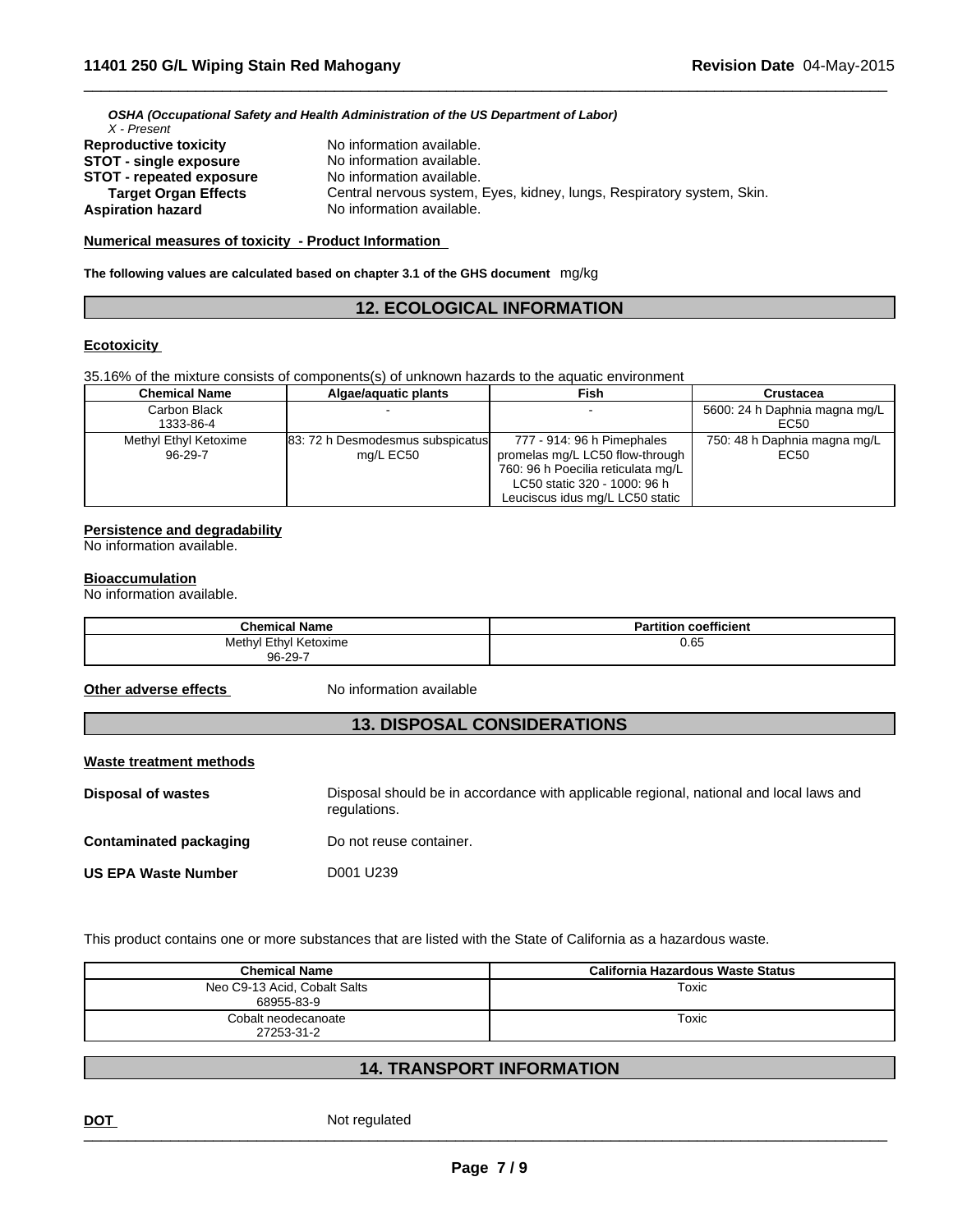# **15. REGULATORY INFORMATION**

 $\overline{\phantom{a}}$  ,  $\overline{\phantom{a}}$  ,  $\overline{\phantom{a}}$  ,  $\overline{\phantom{a}}$  ,  $\overline{\phantom{a}}$  ,  $\overline{\phantom{a}}$  ,  $\overline{\phantom{a}}$  ,  $\overline{\phantom{a}}$  ,  $\overline{\phantom{a}}$  ,  $\overline{\phantom{a}}$  ,  $\overline{\phantom{a}}$  ,  $\overline{\phantom{a}}$  ,  $\overline{\phantom{a}}$  ,  $\overline{\phantom{a}}$  ,  $\overline{\phantom{a}}$  ,  $\overline{\phantom{a}}$ 

| <b>International Inventories</b> |                   |
|----------------------------------|-------------------|
| <b>TSCA</b>                      | Complies          |
| <b>DSL/NDSL</b>                  | Complies *        |
| <b>EINECS/ELINCS</b>             | Complies *        |
| <b>ENCS</b>                      | Does not comply * |
| <b>IECSC</b>                     | Complies *        |
| <b>KECL</b>                      | Complies *        |
| <b>PICCS</b>                     | Does not comply * |
| <b>AICS</b>                      | Does not comply * |

\* This product contains an unknown chemical, therefore, this product's compliance to the inventory list is NOT DETERMINED

#### **Legend:**

**TSCA** - United States Toxic Substances Control Act Section 8(b) Inventory **DSL/NDSL** - Canadian Domestic Substances List/Non-Domestic Substances List **EINECS/ELINCS** - European Inventory of Existing Chemical Substances/European List of Notified Chemical Substances **ENCS** - Japan Existing and New Chemical Substances **IECSC** - China Inventory of Existing Chemical Substances **KECL** - Korean Existing and Evaluated Chemical Substances **PICCS** - Philippines Inventory of Chemicals and Chemical Substances **AICS** - Australian Inventory of Chemical Substances

#### **US Federal Regulations**

#### **SARA 313**

Section 313 of Title III of the Superfund Amendments and Reauthorization Act of 1986 (SARA). This product does not contain any chemicals which are subject to the reporting requirements of the Act and Title 40 of the Code of Federal Regulations, Part 372

|  | <b>SARA 311/312 Hazard Categories</b> |  |  |  |
|--|---------------------------------------|--|--|--|
|--|---------------------------------------|--|--|--|

| Acute health hazard               | N٥  |
|-----------------------------------|-----|
| <b>Chronic Health Hazard</b>      | Yes |
| Fire hazard                       | Yes |
| Sudden release of pressure hazard | No. |
| <b>Reactive Hazard</b>            | No  |

#### **CWA (Clean Water Act)**

This product does not contain any substances regulated as pollutants pursuant to the Clean Water Act (40 CFR 122.21 and 40 CFR 122.42)

#### **CERCLA**

This material, as supplied, does not contain any substances regulated as hazardous substances under the Comprehensive Environmental Response Compensation and Liability Act (CERCLA) (40 CFR 302) or the Superfund Amendments and Reauthorization Act (SARA) (40 CFR 355). There may be specific reporting requirements at the local, regional, or state level pertaining to releases of this material

# **US State Regulations**

#### **California Proposition 65**

This product contains the following Proposition 65 chemicals

| nhom.<br>ume | - 126.<br>.וור<br>mia<br>ASITION.<br>- O.C |
|--------------|--------------------------------------------|
|              |                                            |